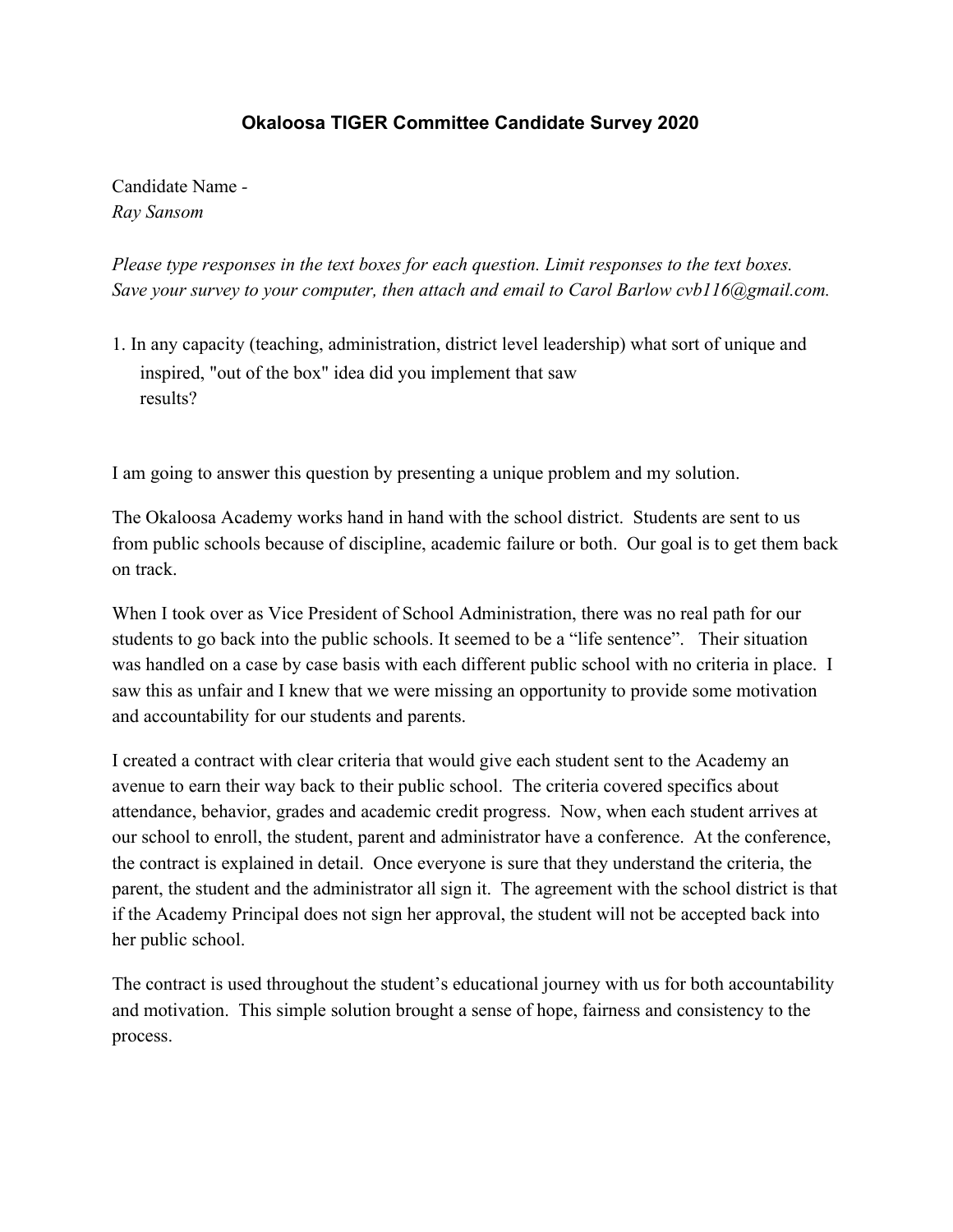2. What do you consider to be your weaknesses and strengths as a potential superintendent?

My greatest strength is the experience that I bring to the table. The rich variety of leadership roles that I have been fortunate to hold have, over time, developed me as a leader. I am able to cast a vision, build a qualified team, innovatively solve problems, communicate directly, back up staff, make tough decisions and step up and lead through messy, difficult times.

My experience as an Okaloosa County Commissioner will serve the school district well because I understand sitting on the "voting side" of the school board meetings. It also gives me insight into the importance of transparency between the board members and the Superintendent. I was the youngest Chairman in the history of the county for 4 of my eight years on the board. This gave me many opportunities to lead through good times as well as turbulent times, all while communicating directly to the public without using a spokesperson. I believe that the voters deserve to hear directly from the person that they placed in office.

As a member of the Florida House of Representatives, I filed legislation to change the unfair education funding formula which placed Okaloosa schools at the bottom of the state in per student funding. I served on several education committees and as the House Budget Chair for the entire state, overseeing a 73 billion dollar budget. As the Budget Chair, I developed one of the best education budgets to date. I was also honored to be elected by my peers to be the  $84<sup>th</sup>$ Speaker of the House. As Speaker, I put together a team of legislators and staff, and was responsible for several thousand employees. Because of my legislative experience, I know how to fight for Okaloosa Schools in the Florida Legislature.

While in the legislature, I was also serving as the Director of Community Affairs and the Executive Director of the Okaloosa Public Schools Foundation. Under my leadership for six years, 2,900 mentors were recruited and trained, 4,000 students across every school benefited from 60,000 hours of mentoring and service and more than a million dollars were raised for scholarships for disadvantaged and deserving students.

For the last 10 years, I have worked with dropout prevention schools, spanning three school districts. Starting as a Dean of Discipline, then a Principal and finally, a promotion to Vice President of School Administration, I have worked with principals to create a culture which will help students find the path to graduation. I am passionate about ALL students having a chance for a future that offers choices.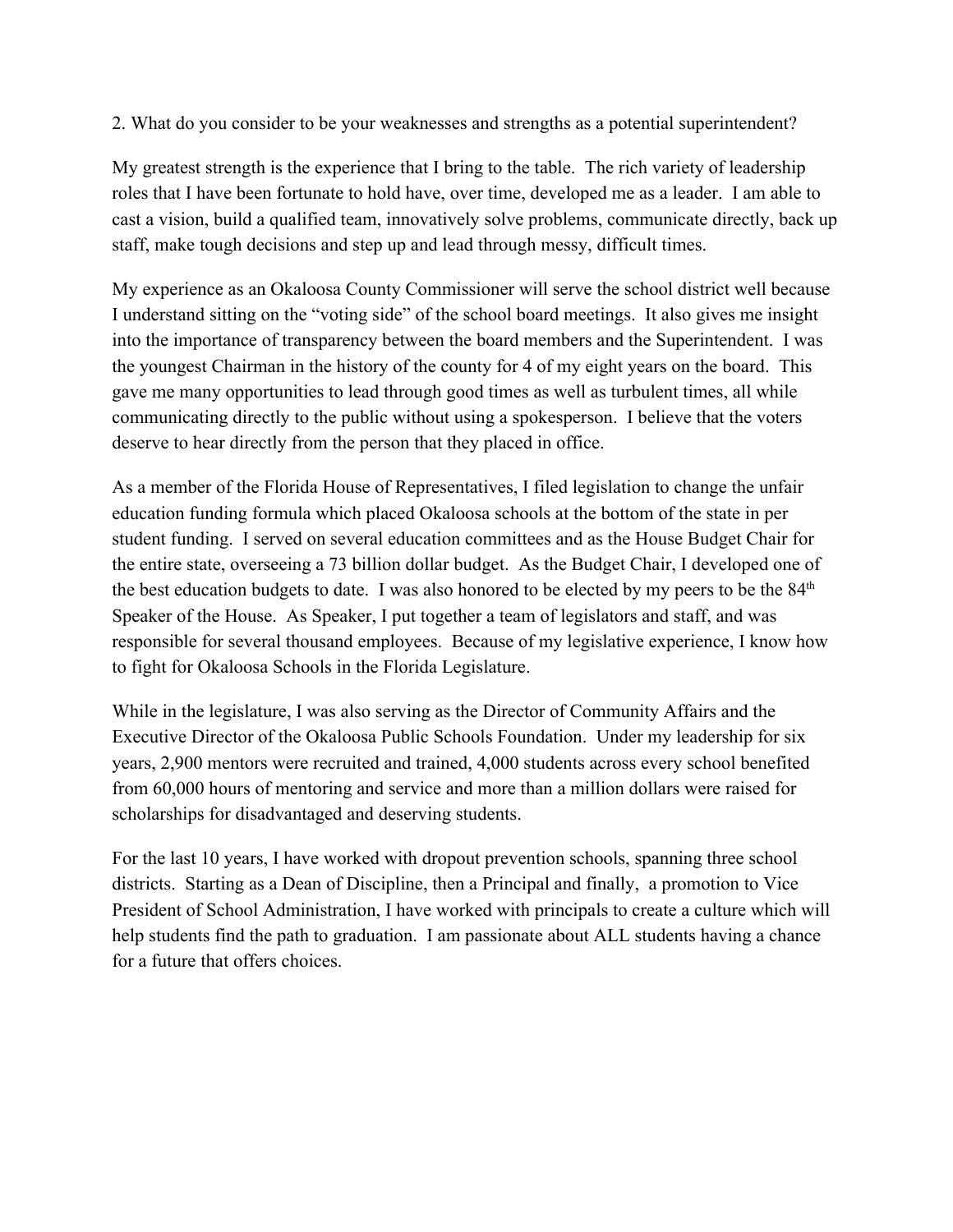3. What is the one thing you learned in your career that you think will help you become the type

of superintendent our district needs?

The one thing that I have learned in my career that has made me the type of superintendent that our district needs is that **an organization cannot possibly be healthy if the leader avoids the toughest, most difficult issues.** The culmination of my experiences have taught me that a leader must lead in the good, the bad and the ugly times, which requires fearlessness balanced with humility. This means that the Superintendent must be willing to tackle the messy, hard to navigate issues so that schools are free to thrive.

4. The face of education is constantly changing. What is one recent trend that you think will have a major influence on school districts in the years to come?

While there are several trends such as school safety, technology and a changing culture that all deserve attention, the one that I believe must be dealt with immediately is the unsupported teacher. Teachers are shouldering more responsibilities and feeling less supported every year. To the hardworking teacher, the word **monitoring** now sounds like "prove yourself again" or "gotcha" and the word **innovative** sounds like "another new way" or "one more thing". The progression is that teachers are handling more discipline, mental health, family issues and school safety all while trying to dance through high stakes, high pressured state testing. If this trend continues, we will experience a massive teacher shortage.

5. What can you do to foster a culture of support for educators and all those who work with children on a daily basis?

As I stated in my previous answer, our next leader must initiate a complete culture change when it comes to supporting teachers and others working with students.

Because I work with teachers who are tasked with teaching students who have extreme academic deficiencies along with learning gaps, and because I am married to a teacher of a state tested subject (math), I am well aware of the overwhelming and oppressive culture in which they are working.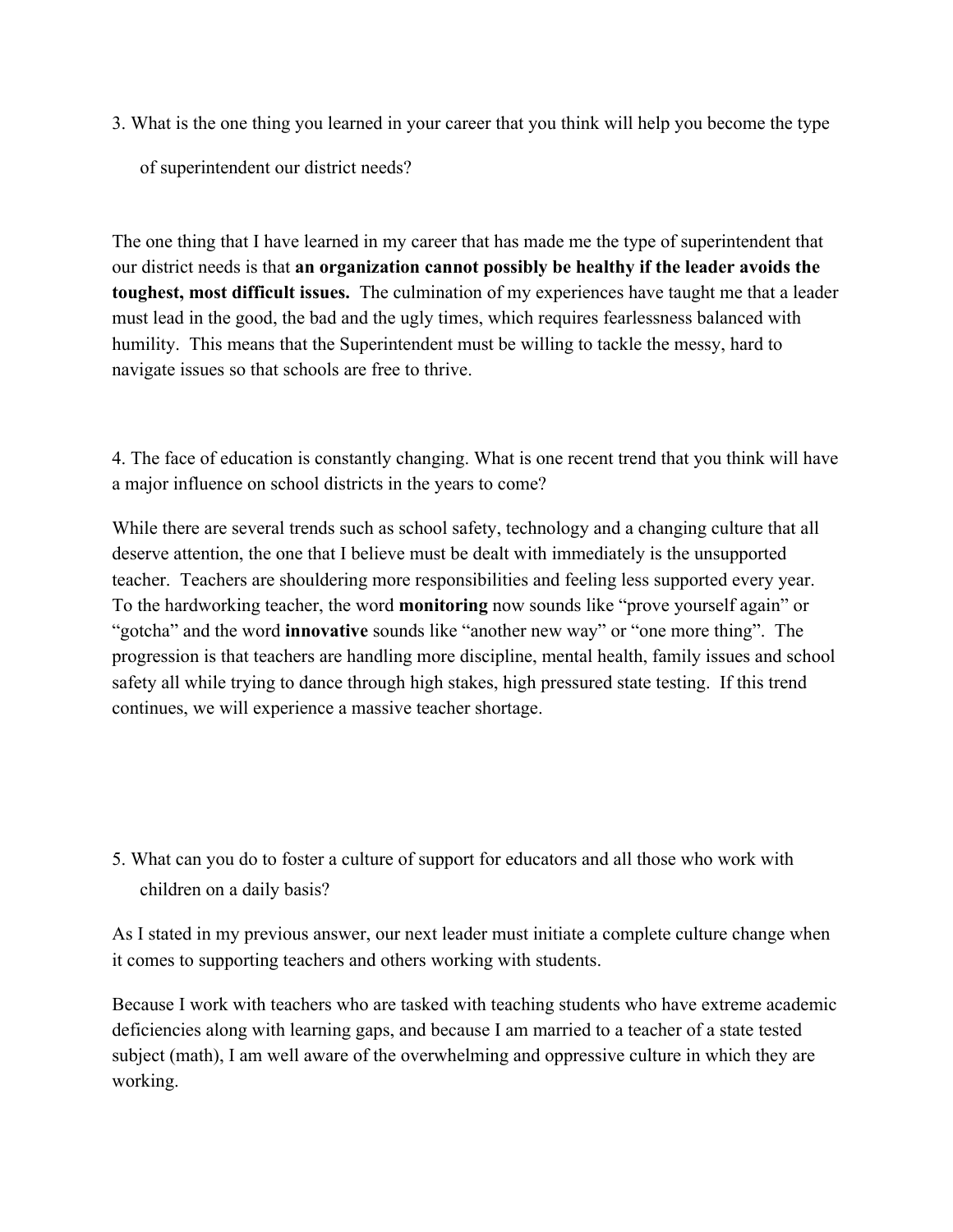1<sup>st</sup> As the leader, I will create a culture in which the mindset of every employee in the district is that their job, either directly or indirectly, supports teachers, thereby, supports the education of our students. The focus would be on the interaction/relationship between the teachers and the students and then radiate out from there.

2<sup>nd</sup> The vast majority of teachers chose a career in education because they wanted to inspire and pour into young people. They arrive on the job educated and certified, with a plethora of talents, ideas and a strong work ethic. I aim to create a culture that puts a stop to micromanaging the learning process/methods. I would eliminate the constant barrage of the latest trends, sold at seminars which are attended by non-instructional, district-level personnel. I would encourage the exchange of new ideas to be naturally occurring and teacher driven.

I will guide the district and school personnel to set our seasoned teachers free to use their knowledge and talents to create their own unique learning environment in order to teach the state standards. This will promote the inter-collegial sharing of ideas and methods to less experienced teachers. Teachers will tell us that no two groups of students are the same. Our teachers deserve the respect and freedom to tailor their methods to each group. Teachers deserve our confidence in their ability to tweak and refresh as they see fit.

3<sup>rd</sup> Discipline must be addressed in the Okaloosa County School District. Too many instructional minutes are being lost to classroom disruptions. Yes, solid classroom management is expected, however, the lingering issues that interrupt the flow of learning are acting as a chain on our teachers. I am aware that teachers spend many hours planning purposeful, engaging lessons, only to be derailed, many times by the same small group.

I will give teachers relief. They cannot simultaneously teach the required state standards, communicate with all of the stakeholders, do the essential recordkeeping, manage their classrooms AND take care of most of the discipline.

Also, I will ensure that teachers feel supported with safety procedures.

4<sup>th</sup> I will invest in smaller classes for struggling students and/or assistance in those classes. In my opinion, we simply cannot continue to tell teachers that we cannot afford essential educational programs and personnel. These are vital elements that will directly improve the learning process.

As I mentioned before, I will begin at the sacred interaction between students and teachers and work out from there. I will shift the priorities so that every resource points in this direction.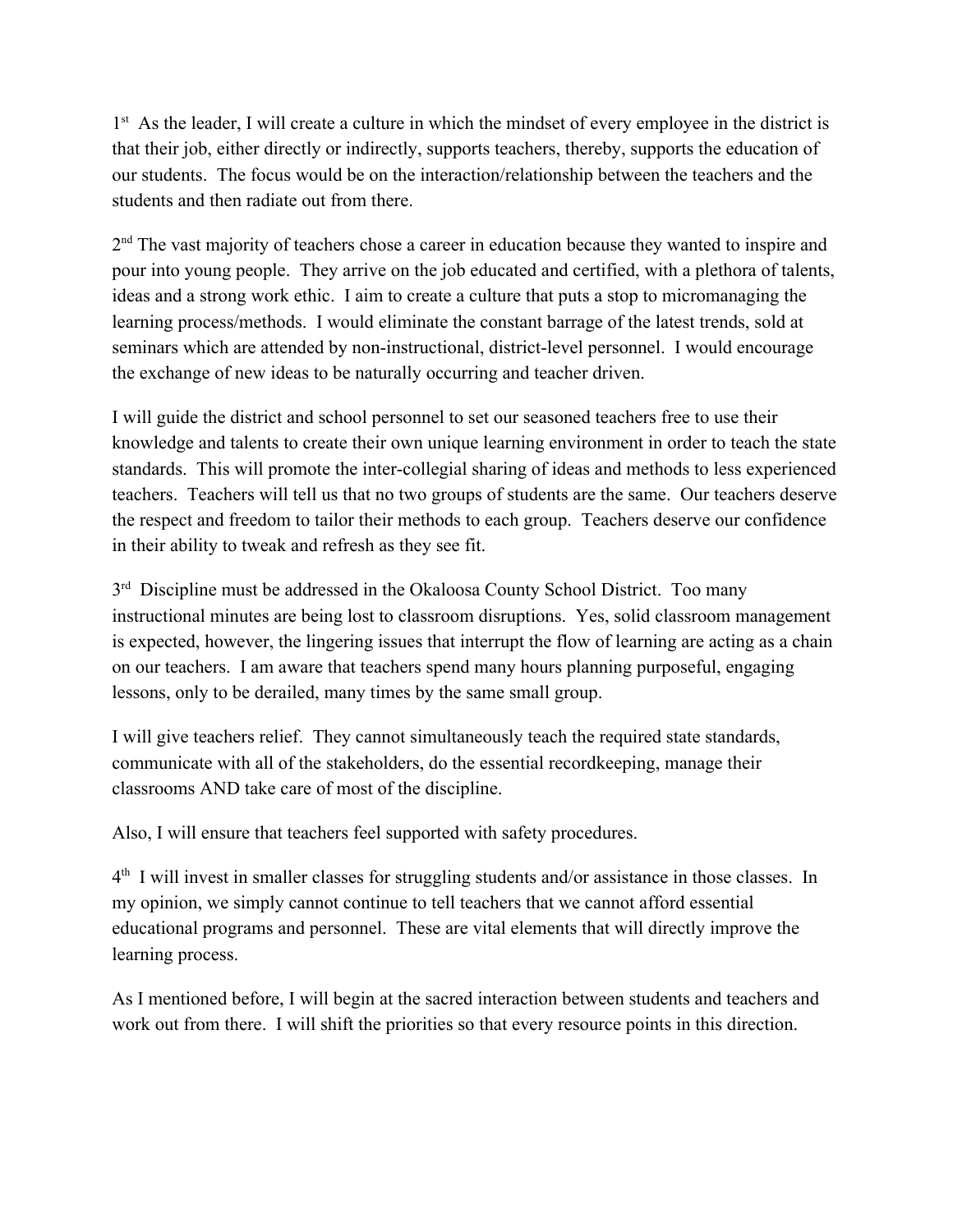6. How will you develop a positive working relationship with OCEA and OESP?

First, I want to say thank you for endorsing me while I was in the FL House of Representatives. I enjoyed a solid working relationship with you as a legislator. We built a positive partnership by having a scheduled weekly meeting. I am committed to this same schedule as your superintendent. I will speak directly to you, not through a designated representative.

 I feel strongly that trust and confidence can only be built by great communication. I am an upfront person and I will always give clear answers and share what is on my mind. I commit to you to be a good listener and that the issues that are important to you, will be important to me.

 In summary, I am sure that we will have the same positive and open dialogue as we did when I was your legislator.

7. What is the primary function of a superintendent today?

According to FS 1001.51, it clearly outlines the duties and responsibilities of a school superintendent. For example, it lays out that a superintendent is responsible for hiring qualified personnel, transporting students, school finances, creating an annual budget, maintaining records and reports, being visible in schools, establishing an administrative organization, curriculum support, and the care of school assets just to name a few.

To put it in practical terms, the Superintendent is the CEO of the school district. He sets the tone, charts the course, must work closely with the school board and is also responsible for hiring and supervising administrators, the CFO and school principals. Also, the safety and security of students, faculty, staff, administrators and visitors/volunteers will be top priority.

The Superintendent must be willing to effectively respond to all constituencies in the district; teachers, students, parents, staff, and the community at large. He must understand how to allocate school funds and human resources to support the learning process that takes place between teachers, students and parents.

In my mind, there are four critical factors that make an effective superintendent:

- 1) clear vision
- 2) effective communicator
- 3) good listener
- 4) unafraid to make tough decisions in the face of criticism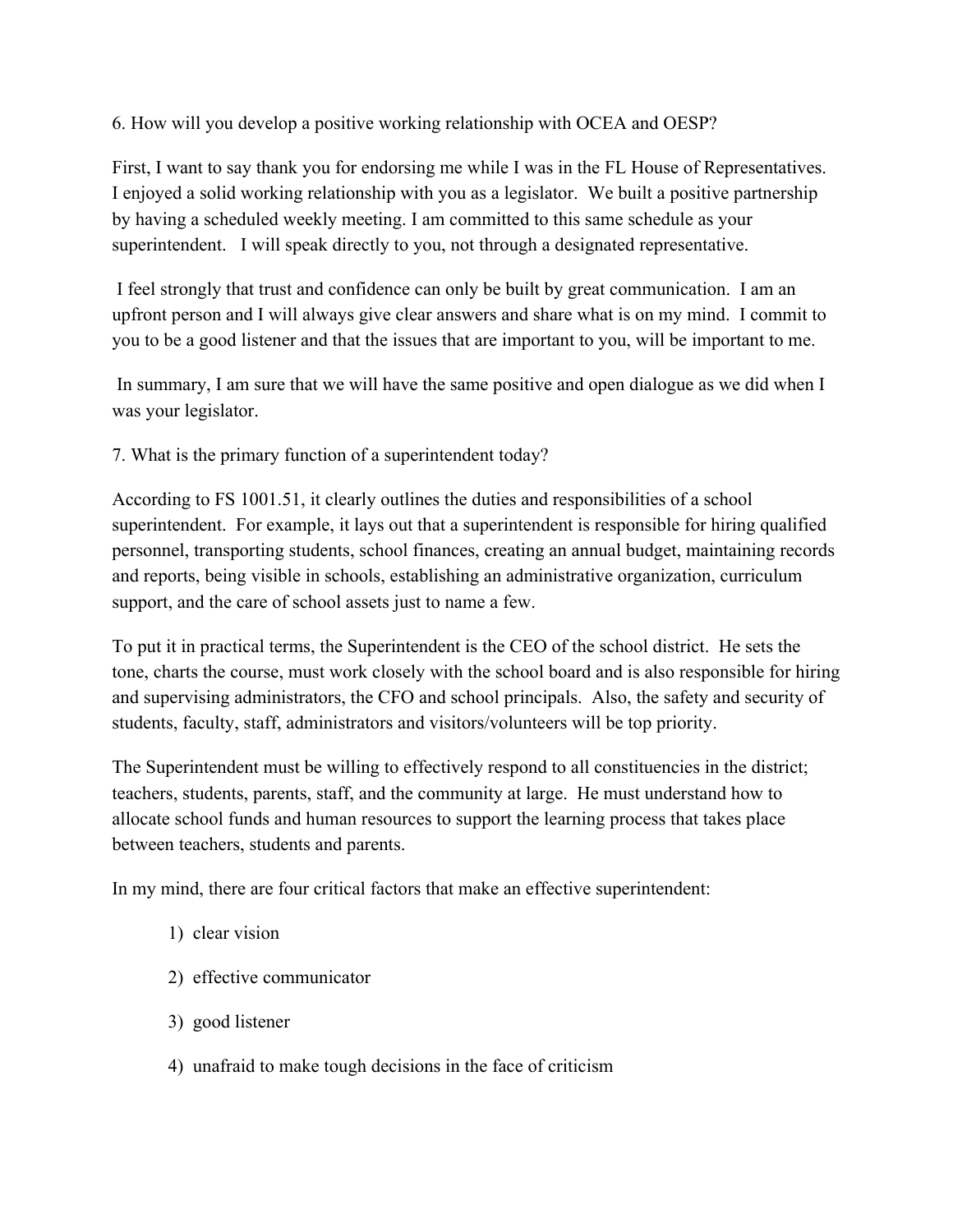8. What do you believe is the most important concern in our district and what is your plan to address it?

In the 14 months that I have been a candidate for Superintendent, I have interacted with the community and school personnel through meetings, conversations and knocking on doors. The constant theme is that trust has been lost. This was brought on by the realization that our public school district has lacked transparency. This fact was confirmed by a recent survey of Okaloosa school staff. It showed that transparency in the current interim superintendent's district administration ranked lowest of all 19 categories surveyed.

Instead of asking you to trust me to do something to correct this, I will share what I have made a practice in my 30 plus years of public service. As superintendent I will continue to:

> Host weekly call-in radio shows Return phone calls and emails promptly Meet with parents Knock on doors (after elected) Maintain daily communication with principals Conduct regular visits to schools Hold teacher input meetings OCEA and OESP scheduled weekly meetings Establish a two-way communication loop with schools Be the district's spokesperson for ALL issues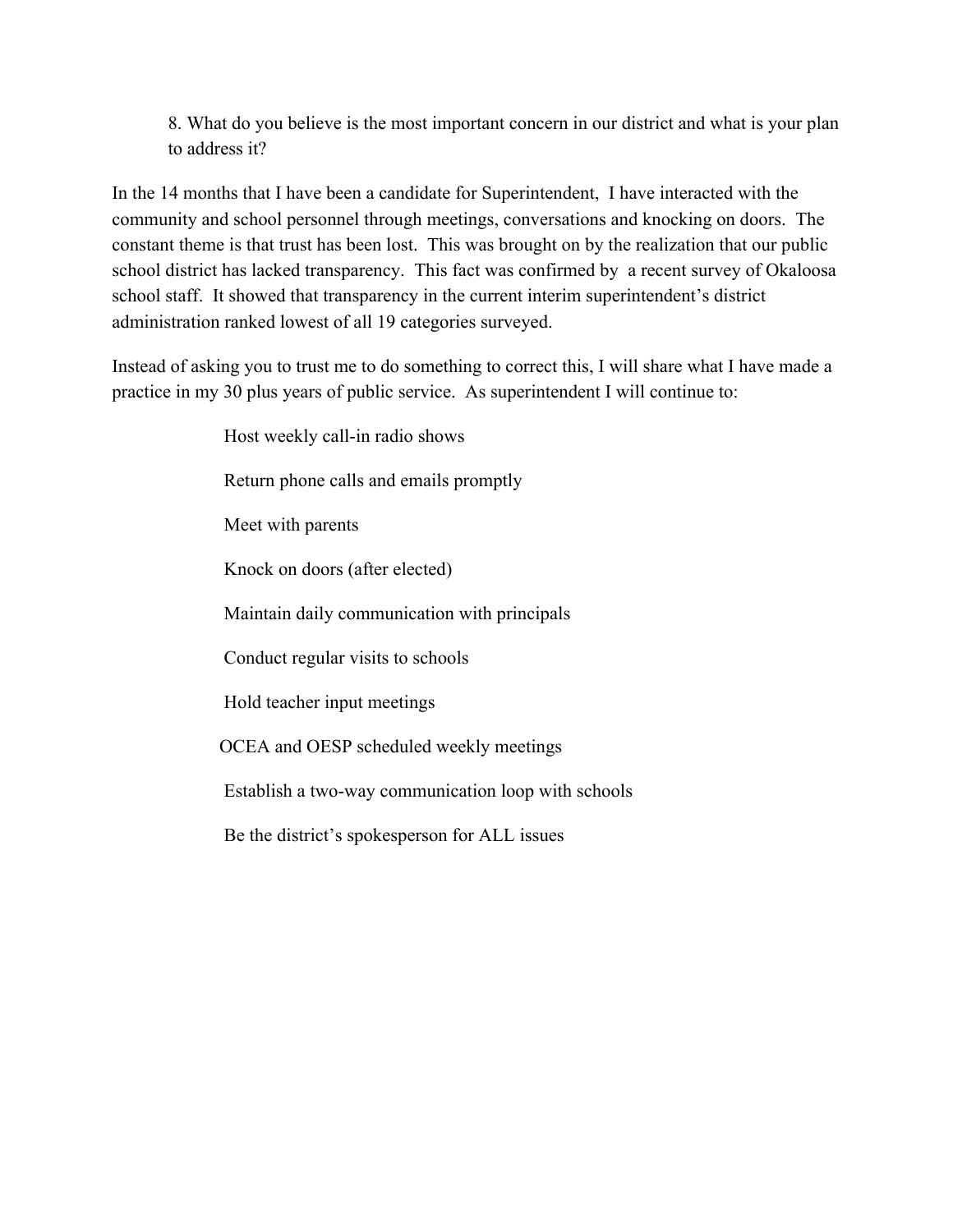9. How would you work with legislators to positively impact education issues that affect this school

district?

I am excited to use my unique qualifications as a former leader in the State Legislature to benefit our school district. With the recent COVID-19 crisis, there is no doubt that the Florida budget will be greatly affected. This will place a lot of pressure on district budgets and state school funding.

While I was the Budget Chair in 2007-08, Florida faced a similar budget situation with the housing crisis. I was tasked with reducing the state budget by over one billion dollars. Even with these deep cuts, I was able to develop one of the best education budgets to date. This experience gave me an intricate knowledge of the role of education within the budget.

Just as my experience as a county commissioner will help me to positively work with the school board, my experience as a legislator will help me to positively work with legislators. I am confident that I will work well with the Florida Legislature to ensure that Okaloosa County and teachers are not forgotten.

10. How to you plan to lead the district differently from our previous superintendents?

I realize that this could be sensitive and I want to be respectful, but at the same time, truthful. As an educational leader, I find it very hard to believe that the current interim was completely unaware of the whole child abuse investigation. While under oath, the interim clearly admitted that he did supervise the ESE department. Teachers do not get a pass for not knowing what is going on in their classrooms. Principals do not get a pass for not knowing what is going on in their schools. I do not believe that the Assistant Superintendent over ESE should get a pass for not knowing about a horrific event in one of his departments and in one of his schools.

Everyone involved in this horrible situation has been made to pay consequences except for him. In full transparency, if I was over a division (like ESE), and supervised a school that had a 21 interview investigation on child abuse, and I said that I found out about it a year and a half later by reading the newspaper, I would not be running to be the district's top leader..

Throughout my time as the Vice President of School Administration, managing the toughest schools in the county, I have put a system in place whereby the principals that I supervise are unmistakably clear on one thing – to call me and fully inform me of the good, the bad and the ugly. I assure them that we can work together through any situation as long as they are